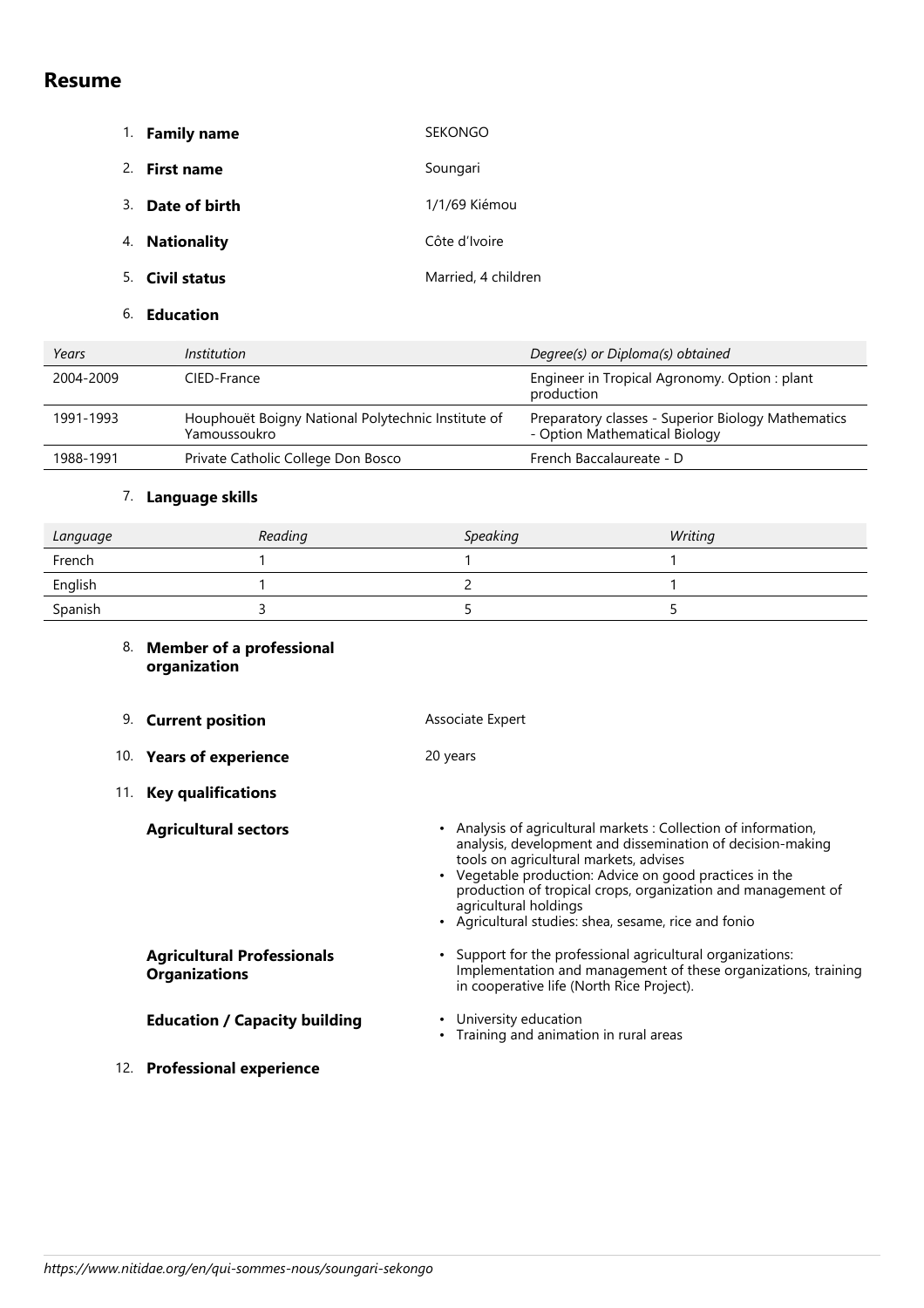| Dates                            | Location                        | Company                                          | Position                          | Description                                                                                                                                                                                                                                                                                                                                                                                                  |
|----------------------------------|---------------------------------|--------------------------------------------------|-----------------------------------|--------------------------------------------------------------------------------------------------------------------------------------------------------------------------------------------------------------------------------------------------------------------------------------------------------------------------------------------------------------------------------------------------------------|
| Since December<br>2011           | Cote d'Ivoire                   | NITIDÆ<br>(ex-RONGEAD-E<br>TC TERRA)             | Agricultural<br>Market Analyst    | Collecting information from stakeholders on agricultural markets,<br>analysis of agricultural markets, development and dissemination of<br>decision support tools on agricultural markets (Bulletins, voice and<br>SMS messages), training of agricultural stakeholders in<br>understanding and to the knowledge of the agricultural markets and<br>accompaniment of the actors on the agricultural markets. |
| December 2017<br>to January 2018 | Mali                            | LuxDev                                           | Consultant                        | Study on market dynamics and trade flows of the rice, sesame and<br>fonio sectors in the intervention areas of the MLI/021 program.                                                                                                                                                                                                                                                                          |
| <b>July 2016</b>                 | Senegal, The<br>Gambia          | International<br>Relief<br>Developpment<br>(IRD) | Consultant                        | Evaluation of the Cashew Nut Market Information Service in The<br>Gambia, Phase 2 of the Project.                                                                                                                                                                                                                                                                                                            |
| March 2016                       | Benin (Parakou)                 | African Cashew<br>Alliance (ACA)                 | Consultant                        | Training trainers in the international market of cashew.                                                                                                                                                                                                                                                                                                                                                     |
| January-Februar<br>y 2016        | Cote d'Ivoire<br>(Profiab-Nord) | GIZ-GFA                                          | Consultant                        | Reference situation on the resource and the shea sector in the<br>peripheral areas of the Comoé National Park.                                                                                                                                                                                                                                                                                               |
| November 2015                    | Cote d'Ivoire                   | African Cashew<br>Alliance (ACA) /<br>USAID      | Consultant                        | Training of Cashew Transformers in the knowledge and<br>understanding of the Cashew Market.                                                                                                                                                                                                                                                                                                                  |
| October 2015                     | Senegal, the<br>Gambia          | International<br>Relief<br>Developpment<br>(IRD) | Consultant                        | Evaluation of the Cashew Nut Market Information Service in the<br>Gambia, Phase 1 of the Project.                                                                                                                                                                                                                                                                                                            |
| March to<br>September 2015       | Cote d'Ivoire                   | African Cashew<br>Alliance (ACA) /<br>CASA       | Consultant                        | Training of trainers on cashew maintenance techniques + harvesting<br>and post-harvesting techniques in the districts of Savanes, Woroba<br>and Denguélé.                                                                                                                                                                                                                                                    |
| February 2014                    | Cote d'Ivoire                   | CASA / IPS /<br>Ivoire coton                     | Consultant                        | Training of "Ivoire Coton" agricultural advisers in harvesting and<br>post-harvesting techniques and cashew nut quality determination<br>techniques (outturn).                                                                                                                                                                                                                                               |
| June 2013                        | Cote d'Ivoire                   | Firca-Cabinet<br>Lomana                          | Consultant                        | Training of cooperatives leaders in Ivory Coast to the knowledge,<br>understanding of the international cashew market and quality<br>determination techniques for cashew nuts.                                                                                                                                                                                                                               |
| April 2013                       | Cote d'Ivoire                   | CASA / IPS                                       | Consultant                        | "Ivoire Coton" agents training in cashew nut quality determination<br>techniques (Outturn), on understanding the international cashew<br>market (Abidian Directorate General and the Dianra Regional<br>Directorate) in the CASA project framework.                                                                                                                                                          |
| February 2011                    | Burkina Faso                    | Inades-Formatio<br>n                             | Consultant                        | Training of the Inades Burkina team and coopertaives to understand<br>and analyze the international cashew market.                                                                                                                                                                                                                                                                                           |
| 2009-2010                        | Cote d'Ivoire                   | RONGEAD /<br>Chigata                             | Trainer                           | ICT Project: Creation of a proactive NTIC network for sharing the<br>knowledge of the world cashew market, to enhance the cashew nut<br>sector in Cote d'Ivoire.                                                                                                                                                                                                                                             |
| 2006-2009                        | Cote d'Ivoire                   | Yéo Kadoho<br>Farm                               | <b>Chief Operating</b><br>Officer | Creation and management of a modern private mango and cashew<br>farm in the sub-prefecture of Tortya.                                                                                                                                                                                                                                                                                                        |
| 2004-2006                        | Cote d'Ivoire                   | BFCD-GIZ-Prode<br>mir                            | Production<br>Advisor             | Support for the optimization of rice production on irrigated<br>perimeters in the Savannah District.                                                                                                                                                                                                                                                                                                         |
| 1997-2004                        | Cote d'Ivoire                   | Project<br>"Riz-Nord" /<br>GIZ-Anader            | Rural animator                    | Support to the farmers organizations on irrigated rice areas in the<br>spirit of self-promotion.                                                                                                                                                                                                                                                                                                             |

## 14. **Seminars/Workshop**